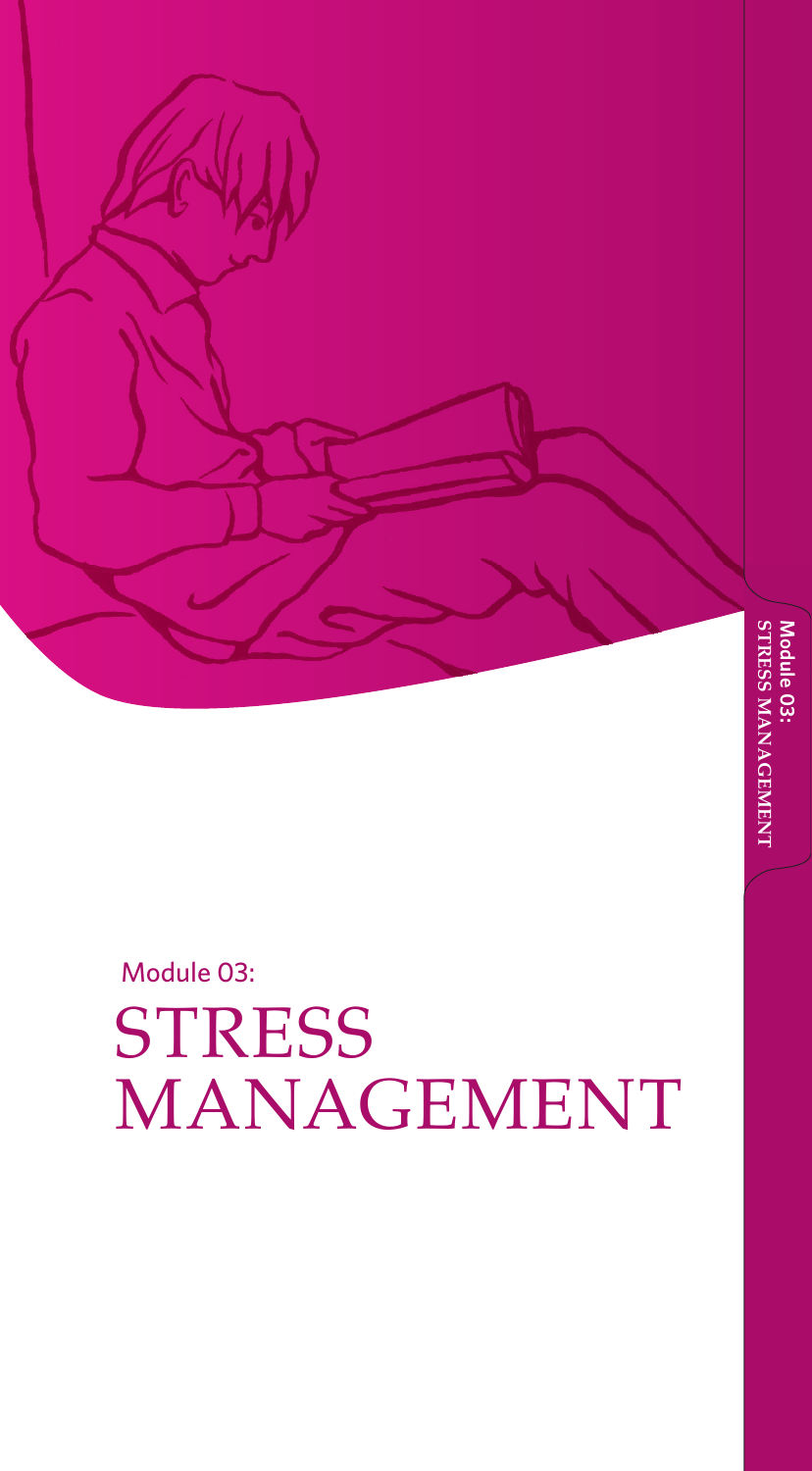### Module 03: STRESS MANAGEMENT

This module includes the following sections:

- › Key Messages
- › Helping Your Child Recognize Stress
- › Tips from Families for Managing Stress
- › Activities for Managing Stress

Every child and youth experiences stressful events in their lives. While not all stress is bad, it's important to be able to recognize and take action when stress starts to have negative effects on your child's thoughts, feelings, or behaviour. Effective stress management can lead to better physical and mental health for the whole family.

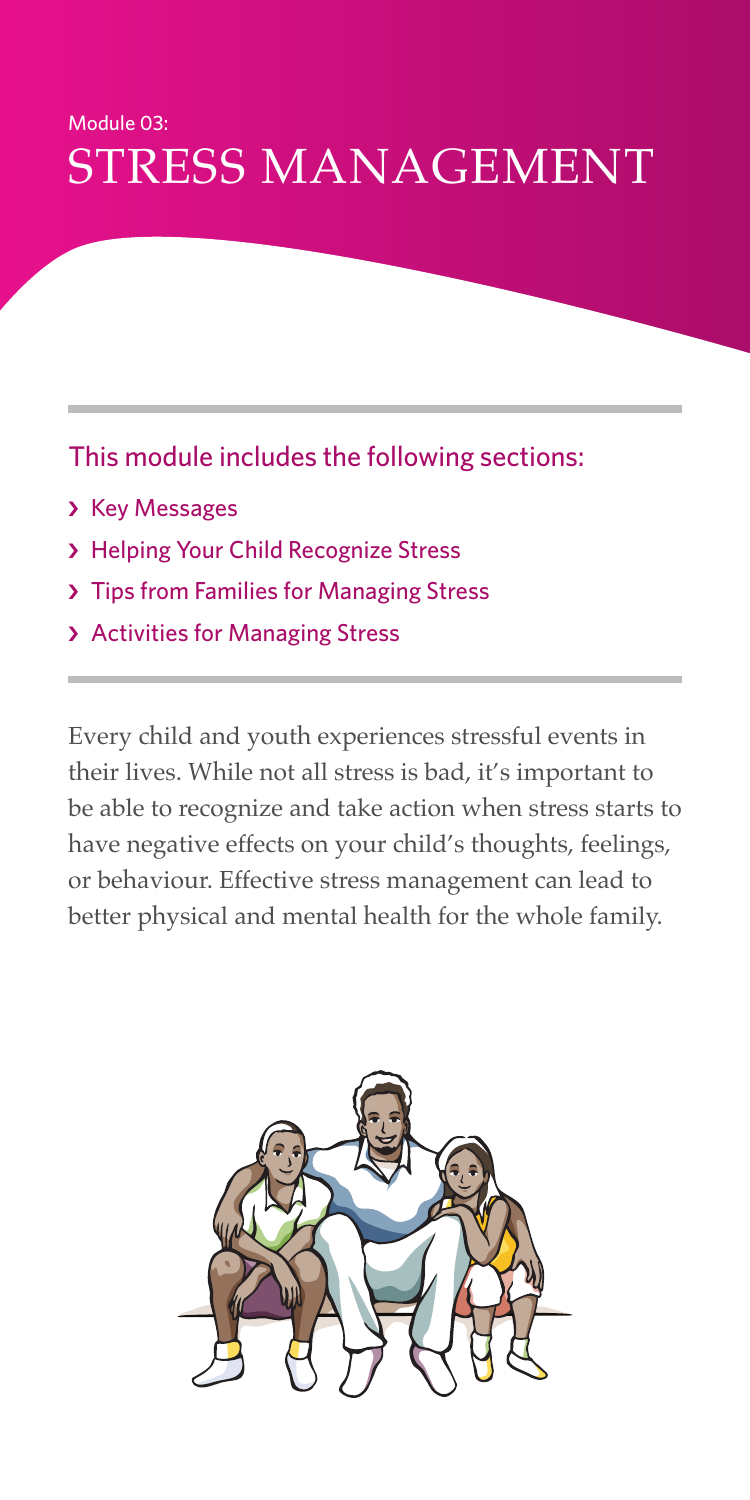# Key Messages

### **1.**

#### Explore what your stressors are and how you react to stress



It's important for your child to be aware of what makes them feel stressed, and how they react to stress. Once you know this, your family can look for ways to manage the stressful situations. A activity sheet on recognizing stressors (*Stress In My Day*) can be found in the 'Tools & Resources' section.

### **2.**

Different stress management strategies will work for different families



There are many different strategies that your family can try. These include relaxation strategies such as deep breathing or yoga, cognitive strategies like changing the way you think, and behavioural strategies such as problem solving or time management. Explore different strategies to find out what works for your family, and try out the different resources in the 'Tools & Resources' section.

#### How you think changes the way stress affects you



The way you think about your challenges can make a big difference in how much stress you experience. When you feel stressed, try to 'reframe' the way you think about the situation so that you are thinking about it in a more balanced way.

#### Stress affects the whole family



As with any illness, taking care of a child or youth with a mental health challenge can be hard on parents/caregivers and other members of the family. It is important that families be sensitive to how stress affects them. Some strategies that parents and caregivers in B.C. have found helpful can be found in the 'Tips from Families' section of this module.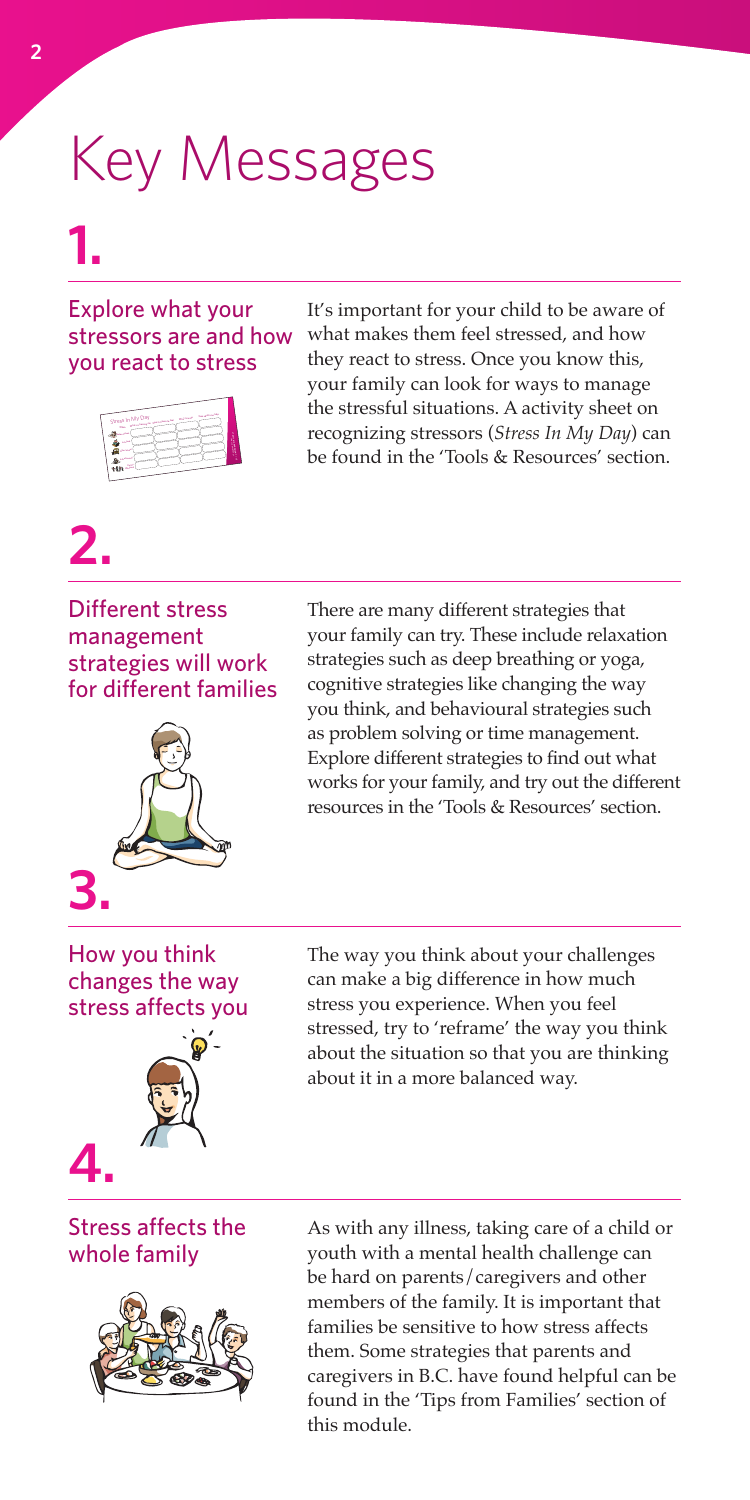## Helping Your Child Recognize Stress

Talk with your child about what it feels like when they are stressed, and what makes them feel stressed. Some younger children might understand words like 'worried' or 'upset' better than 'stress'. You could ask them how stress affects their:

- › Body (e.g. muscles that hurt, headache, upset stomach)
- › Mood (e.g. irritable, bad mood)
- › Thoughts (e.g. negative thoughts, difficulty paying attention)
- › Behaviour (e.g. restlessness)

In the 'Tools & Resources' section, we've included a *Stress in My Day* activity sheet for your child. This can help them keep track of what makes them feel stressed. Once your child knows what makes them stressed and how they feel when they're stressed, your family can look for ways to manage the stress (some ideas and activities can be found in this module).

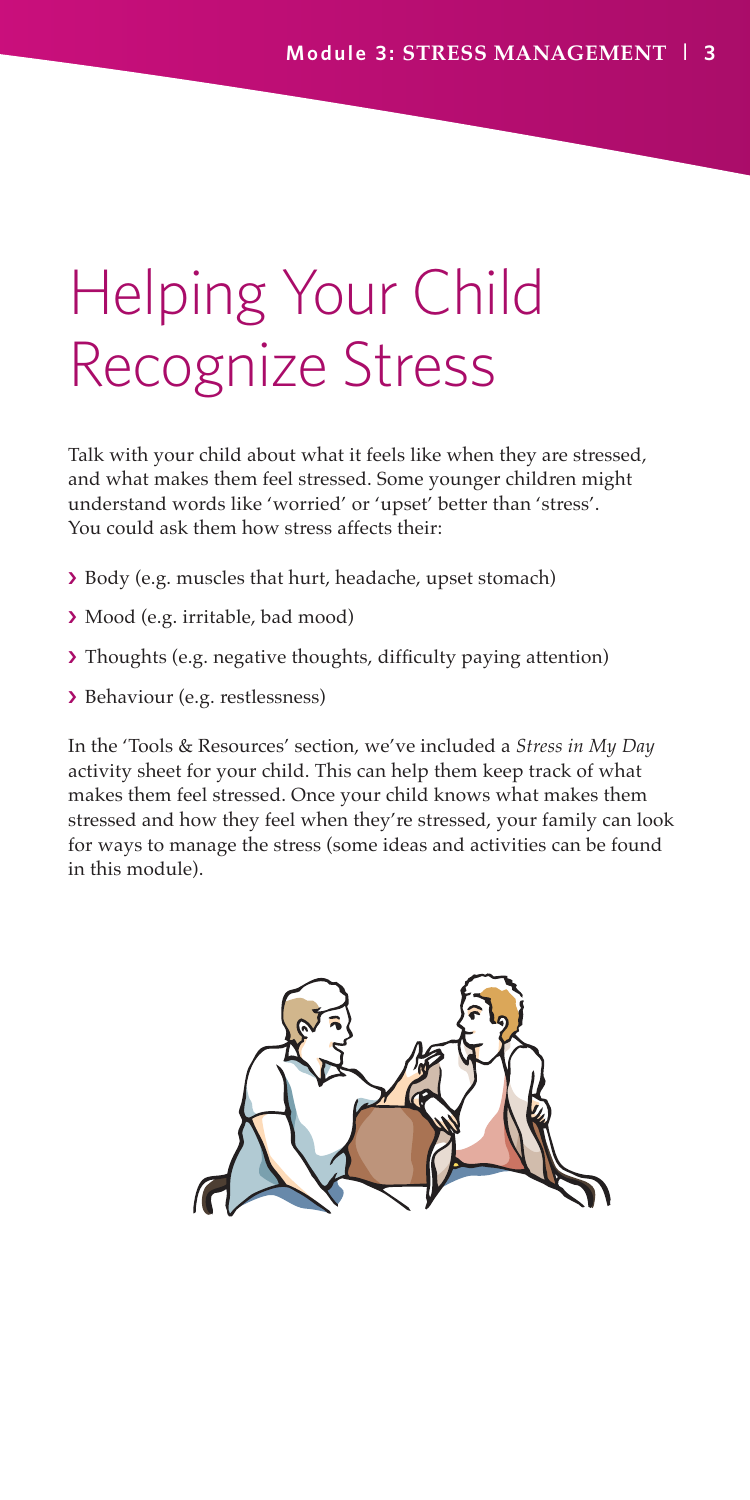## **Tips** from Families for Managing Stress

These tips have been developed by families, for families through a series of focus groups across B.C. Keep in mind that not all tips are appropriate for all families – if you have questions about a specific concern, talk to your family doctor or other health care professional.

### Tips for Children and Youth

#### Relaxation strategies

- › Listen to relaxing music
- › Practice relaxation exercises such as deep breathing (see the 'Activities' section in this module for more information)
- › Get out into nature with your family
- › Read a book, or read together as a family

#### Cognitive strategies (changing the way you think)

- > Try changing your 'red' thoughts to 'green' thoughts (see the 'Activities' section in this module for more information)
- › Try thinking about your strengths and resources (e.g. thinking about a time you did something well or accomplished a task)
- › Think about and write down all of the positives in your life, like people, things or talents. This can stop you from dwelling on negatives



#### Behavioural strategies (changing what you do)

- > Try not to over schedule activities. Too much activity can be stressful on the whole family
- › Write your worries down in a journal (see the 'Activities' section in this module for more information)
- › Be physically active
- › Practice problem solving (see the 'Tools & Resources' section for a problem solving activity sheet)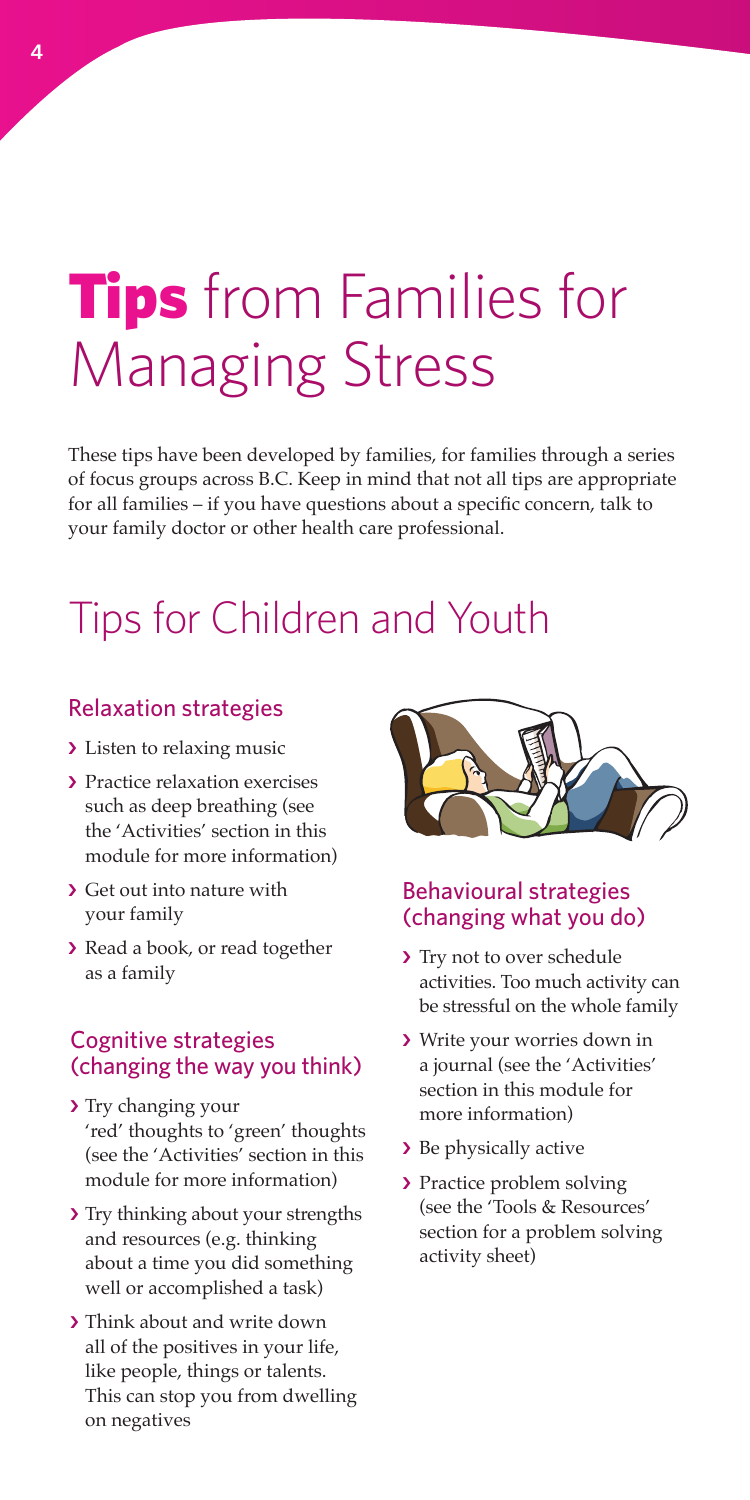### Tips for Parents and Caregivers

- › Remind yourself that when your stress level goes down, kids respond positively
- › Give yourself permission to take time for yourself:
	- Take time for a cup of tea
	- Go for a walk or a run
	- Socialize with friends
	- Get back to hobbies
- › Attend support groups for managing stress, or talk to family/friends about your stress
- › Appreciate time spent with your children
- › Spend time reconnecting with your spouse/partner
- › Have consistency across caregivers
- › Loosen expectations of your child for example, don't feel they need to be on the honour roll at school or participate in every sport
- > Try not to use other children or youth as a standard for measuring your child's successes



**Resiliency is the ability to use one's strengths to deal with life's challenges and obstacles.**  For more information: *http://able-differently.org/resiliency/*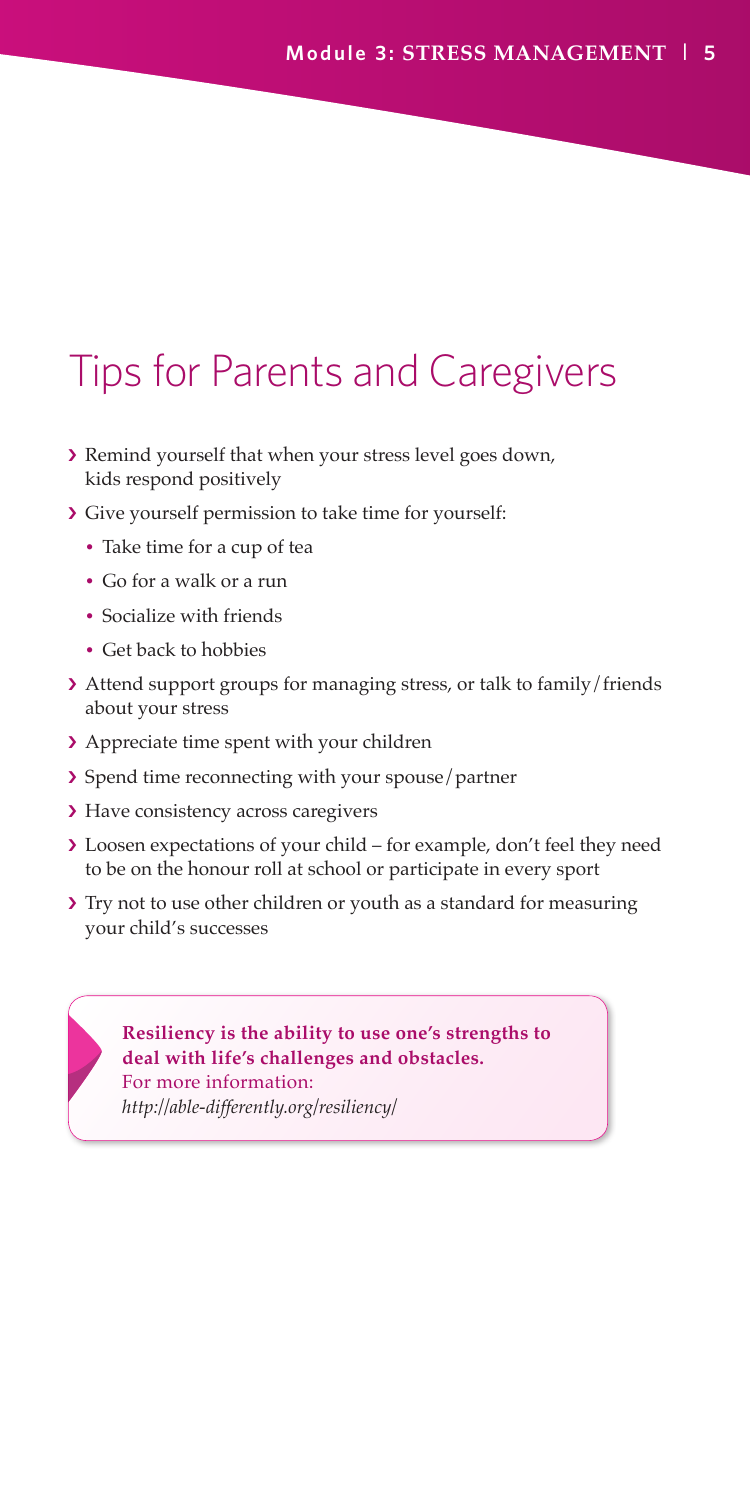## Activities for Managing Stress

#### 1. Reframing Thoughts: Red & Green Thoughts

'Reframing thoughts' means thinking about a stressful situation in a different way to give it new meaning. For example, if we think of "problems" as "challenges", the way we think about the situation can change to something which can be solved.

You can also reframe your thoughts by finding the positives in a situation. Looking for positives doesn't mean you gloss over negatives. You simply notice positive aspects of the situation as well, and add them to your thoughts. It might be helpful to think about your thoughts as 'Red' thoughts and 'Green' thoughts.

#### **Red and Green Thoughts**

Red thoughts are thoughts that are worrisome, negative, pessimistic or unhelpful. Red thoughts are all the negative things we think about when faced with an issue or event. Some examples of red thoughts are:

- › 'I can't …'
- › 'I'm no good at …'
- › 'Nobody likes me'

Everyone has red thoughts but the idea is to have them less often. Red thoughts can also be changed into green thoughts.

Green thoughts are those thoughts which are helpful, powerful, positive and optimistic. The goal is to help your child think these kinds of thoughts more often. Some examples of green thoughts are:

- › 'I will do my best'
- › 'My teacher can help me'

Green thoughts need to be **realistic.** They do not mean we are lying to ourselves. Green thoughts don't always make you feel **good,** but they can make you feel **better,** especially in difficult situations.

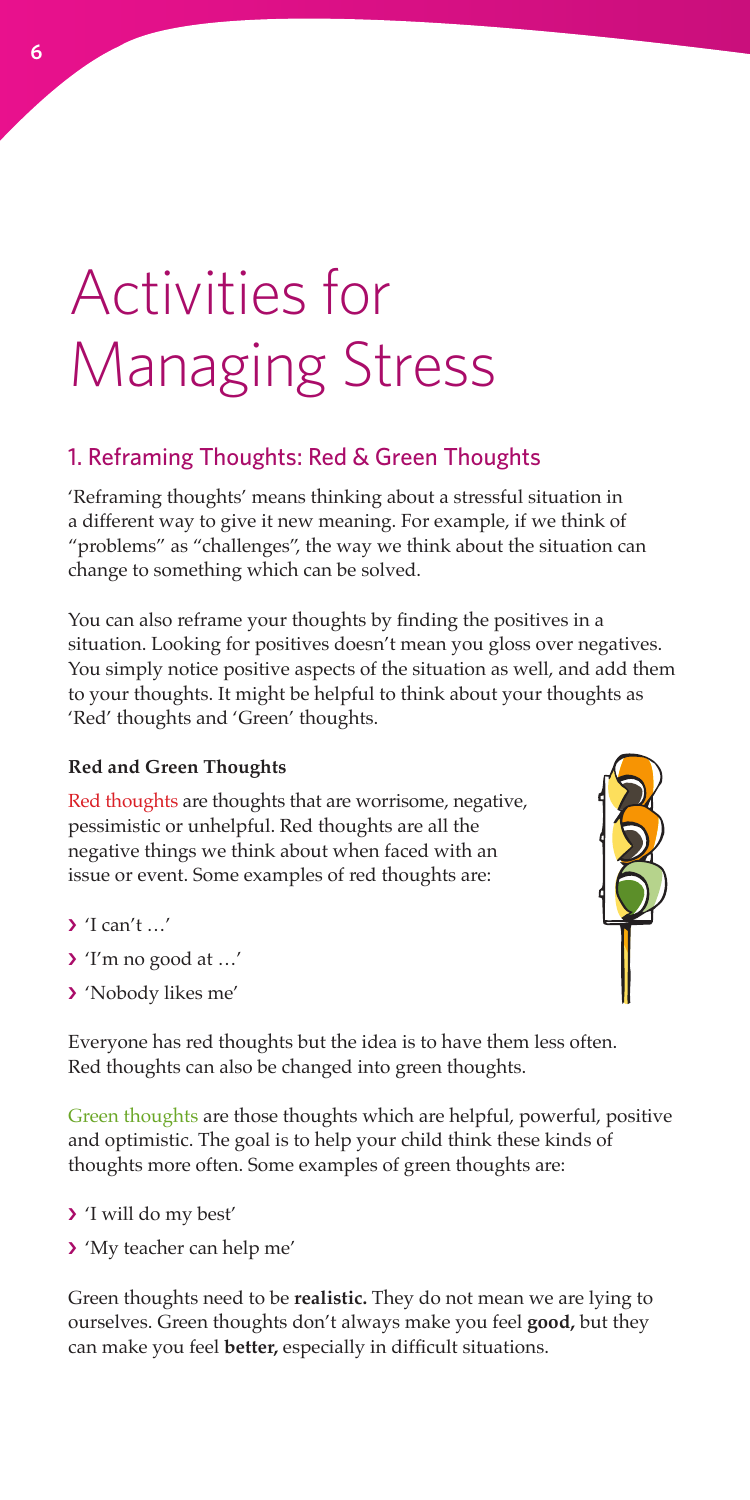Thinking green thoughts helps children and youth feel more confident. They can also help to manage your child's fears and worries.

**Next time you hear your child saying a 'red' thought aloud, ask them to come up with a 'green' thought instead. We have included a** *Learning to Think Green Thoughts* **activity sheet in the 'Tools & Resources' section. In addition, an interactive healthy thinking tool can be found at: http://keltymentalhealth.ca/healthy-living/healthy-thinking/**

The 'reframing thoughts' activity is taught in the "FRIENDS for Life" program. This is a school-based program shown to be effective in building resilience and reducing the risk of anxiety disorders in children. It teaches children how to cope with worries and equips them with tools to help manage difficult situations.

For more information about the "FRIENDS for Life" school program, visit: *www.mcf.gov.bc.ca/mental\_health/friends.htm*

There is also a free "FRIENDS For Life Parent Program", which is available online from: *[http://www.mcf.gov.bc.ca/mental\\_health/](http://www.mcf.gov.bc.ca/mental_health/friends_parent.htm) [friends\\_parent.htm](http://www.mcf.gov.bc.ca/mental_health/friends_parent.htm)*

#### 2. Deep Breathing (Relaxation Exercise)

Deep breathing (or 'belly breathing') is one of the easiest and quickest ways to relax, because it can be done anywhere and at anytime. Try explaining deep breathing to your child as a way to relax their brain and muscles.

The best time to try this activity for the first time is when your child is feeling relatively calm. Sit down with your child and explain that you're going to teach them a new type of breathing.

Ask them to put a hand on their stomach and feel their belly move in and out as they breathe. Make sure that they are standing or sitting up straight. Have them take a deep, slow breath, then tell them to slowly breathe it out through their mouth.